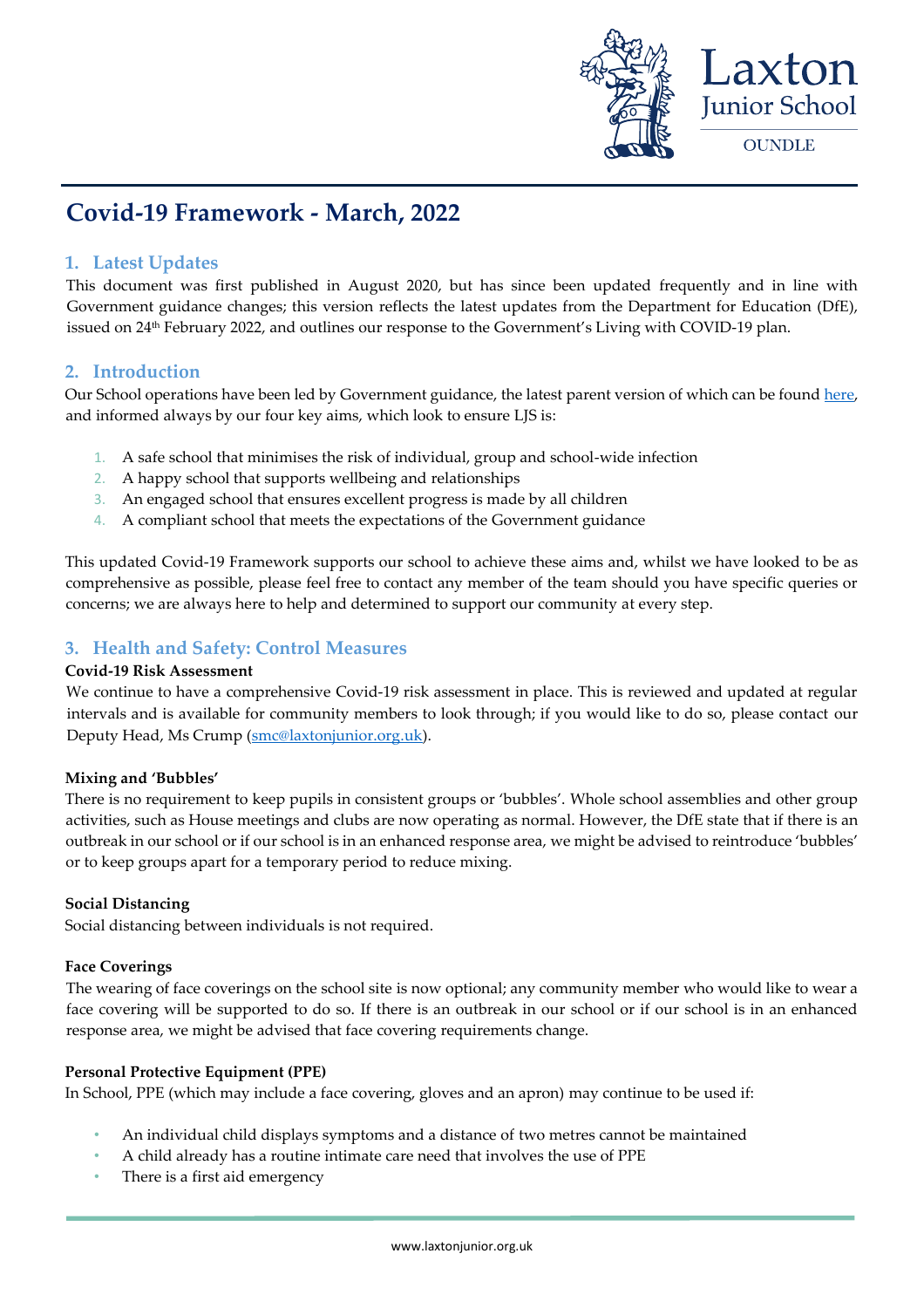• Intimate care is needed to be given

## **Respiratory and Hand Hygiene**

'Catch it, Kill it, Bin it' continues to be used to promote good respiratory hygiene. Tissues and lidded bins are available in each learning space and are used to dispose of any tissues used to catch coughs or sneezes.

Frequent and thorough hand cleaning will also continue to be regular practice, and we will ensure that staff and pupils clean their hands regularly. This will be done with soap and water or hand sanitiser. All classrooms have the appropriate resources to support positive hand hygiene.

### **Cleaning Arrangements**

We will continue to have cleaning arrangements in place to ensure that all learning spaces and surfaces that are touched more often (e.g. stair handrails and door handles) are cleaned frequently.

# **Ventilation**

We will continue to ensure that School is well ventilated and that a comfortable teaching environment is maintained. Opening external windows to improve natural ventilation and, in addition, opening internal doors will assist with creating a throughput of air.

# **Critically Extremely Vulnerable (CEV) Children**

All CEV children should attend School unless they are one of the very small number of children under paediatric or other specialist care who have been advised by their GP or clinician not to attend; to discuss this further, please contact Ms Crump [\(smc@laxtonjunior.org.uk\)](mailto:smc@laxtonjunior.org.uk).

# **4. Health and Safety: Response to a Possible or Positive Case**

# **Covid-19 Symptoms**

Pupils, staff and other adults should follow public health advice on when to self-isolate and what to do. Children should not come into school if they have one or more symptoms, have had a positive test result or other reasons requiring them to stay at home due to the risk of them passing on Covid-19 (for example, they are required to quarantine).

According to [NHS guidance,](https://www.nhs.uk/conditions/coronavirus-covid-19/symptoms/coronavirus-in-children/) children can get Covid-19 but they seem to get it less often than adults and it's usually less serious. The main symptoms of Covid-19 are:

- A high temperature
- A new, continuous cough (this means coughing a lot, for more than an hour, or 3 or more coughing episodes in 24 hours)
- A loss or change to sense of smell or taste (this means they cannot smell or taste anything, or things smell or taste different to normal)

### **Positive Test Results**

If a positive PCR or lateral flow test result is returned, you should refer to the '[COVID-19 Response: Living with](https://www.gov.uk/government/publications/covid-19-response-living-with-covid-19/covid-19-response-living-with-covid-19)  [COVID-19'](https://www.gov.uk/government/publications/covid-19-response-living-with-covid-19/covid-19-response-living-with-covid-19) and are advised to stay at home and avoid contact with other people for at least 5 full days and then continue to follow the guidance until they have received 2 negative test results on consecutive days. Please contact the school to let us know; please email Ms Crump [\(smc@laxtonjunior.org.uk\)](mailto:smc@laxtonjunior.org.uk) and the School office [\(info@laxtonjunior.org.uk\)](mailto:info@laxtonjunior.org.uk).

### **Contact Tracing**

From 24th February, routine contact tracing will end and contacts will no longer be required to self-isolate or advised to take daily tests; those testing positive will, however, be advised to inform their close contacts so that they can follow the '[COVID-19 Response: Living with COVID-19'](https://www.gov.uk/government/publications/covid-19-response-living-with-covid-19/covid-19-response-living-with-covid-19) guidance. The School will no longer report cases of Covid-19 to relevant year groups but may support a family in informing close contacts should it be necessary to do so.